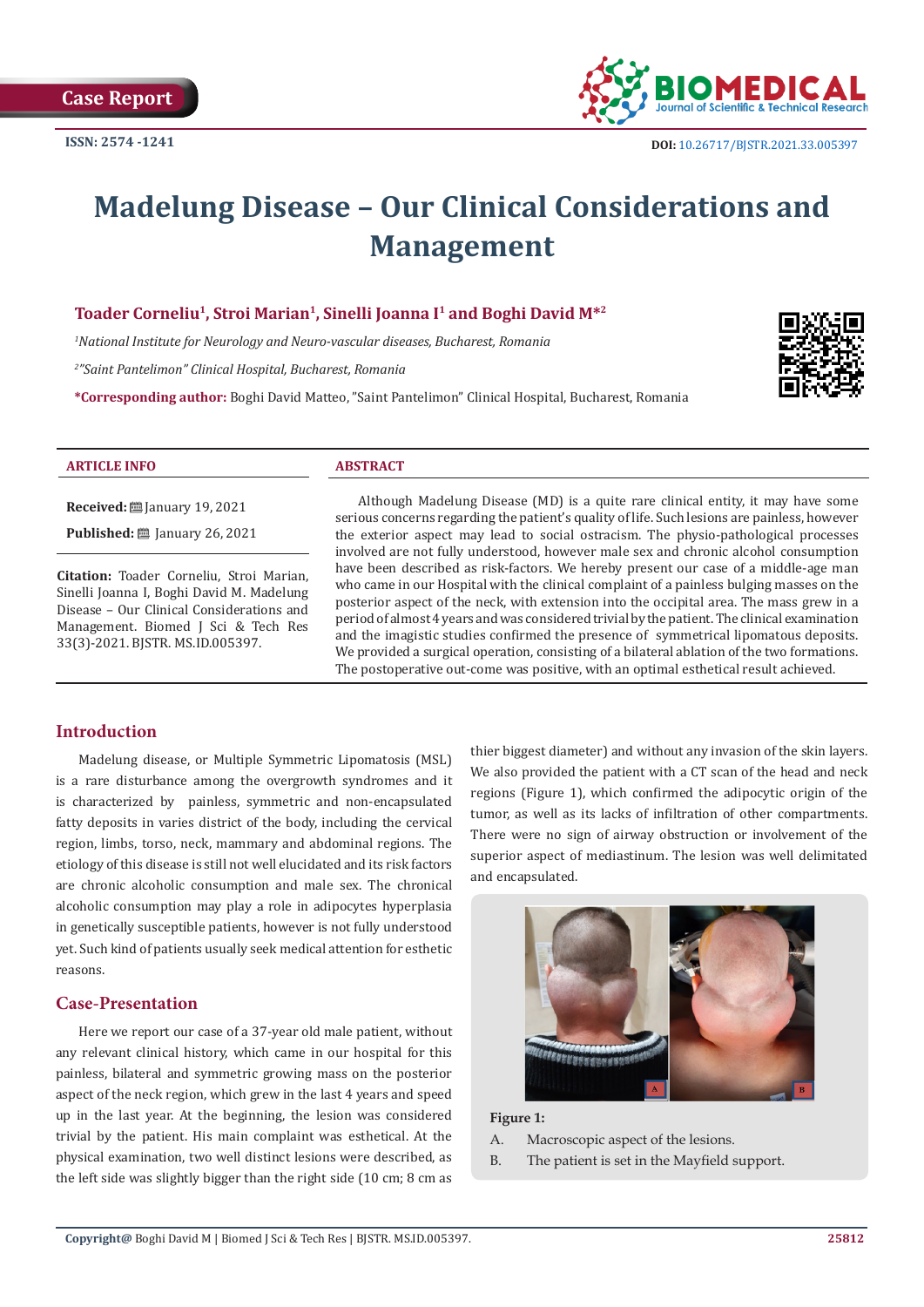As other complaints, he presented with type I mild obesity. He denied a daily alcoholic intake, but he confirmed its sporadic use. No other relevant disease or disturb was found through the clinical examination. The physical examination also revealed that the two masses were quite hard at touch, relatively firm in position and only in contact with the posterior aspect of the neck. No cervical vein engorgement was described (Figure 2) A one-step surgical treatment was scheduled a few days later after the patient came in. The surgical procedure consisted of a macroscopic ablation of the two formations through a bilateral vertical incisure and ablation was performed under general anesthesia and mechanic ventilation. The operation lasted circa 3 hours. After the operation the patient was satisfied and was discharged a few days later. No complications were encountered. The esthetical result was satisfactory.



**Figure 2:** 

- C. Lefts side of the patient.
- D. Right side of the patient.

## **Materials and Methods**



**Figure 3:** Surgical field.

A full clinical examination of the patient was performed. The patient denied any chronic alcoholic consumption. No sign of any other chronic condition has been found. He did not present diabetes mellitus or other metabolic disorder. Patient's BMI was

calculated as 24.1 (slightly overweight). However, the patient could describe a similar case in his own familiar tree, as his grand-father had a similar condition. We performed a surgical macroscopical ablation of the tumors, using a Mayfield Head support (Figures 3) for the surgical table, and the patient was given general anesthesia, mechanical ventilation and the patient was in prone position (Figure 4), parallel with the ground and the neck was slighlty flexed (circa 15 degrees from ground). We made two incisions in the skin (Figure 5), perpendicular to the spinal column and circa 5 cm in lenght. We operated first the right formation and then the left one in a single step surgery. Dissection was performed with monopolar coagulation device and by free-hand by the Attending Surgeon.



**Figure 4:**  F. Skin incision G. Tumor macroscopic aspect.

No dissection plan has been found during the operation and the 2 masses were firmly attached to bone and periosteal membrane. The two masses have been sent to anatomo-pathological laboratory, which confirmed a great adypocytes proliferation. The masses were firmly attached to the occipito-nuchal region, hard in consistency and well encapsulated, slightly vascularized and with a macroscopical aspect compatible with adipos tissue overgrowth. The lesions were hard at touch and homogenous, it could be gripped with ease and it was detached from the bone mostly by hand. No significant hemorrage was produced. Hemostasis was performed with electro-coagulation and local hemostatic agents were used (Surgicel – oxycellulose). The two lesions had a maximal diameter of 10 cm (right) and 8 cm (left) (Figure 5). The two operations in a single step lasted about 3 hours. We did not use any drainage tube after the operation. The postoperative recovery was fast, with no signs of complications or need of re-intervention. At the end of the operation, the patient was admitted for a day in our Intensive Care Unit (ICU), for postoperative monitoring. The day after the surgery the patient was discharged from ICU, without any sign of complications. The patient was discharged from our hospital 7 days later, after the removal of the sutures. The skin became flat, with no sign of tumoral rests or damages to neighbour structures. At discharge, the patient was satisfied with the esthetical results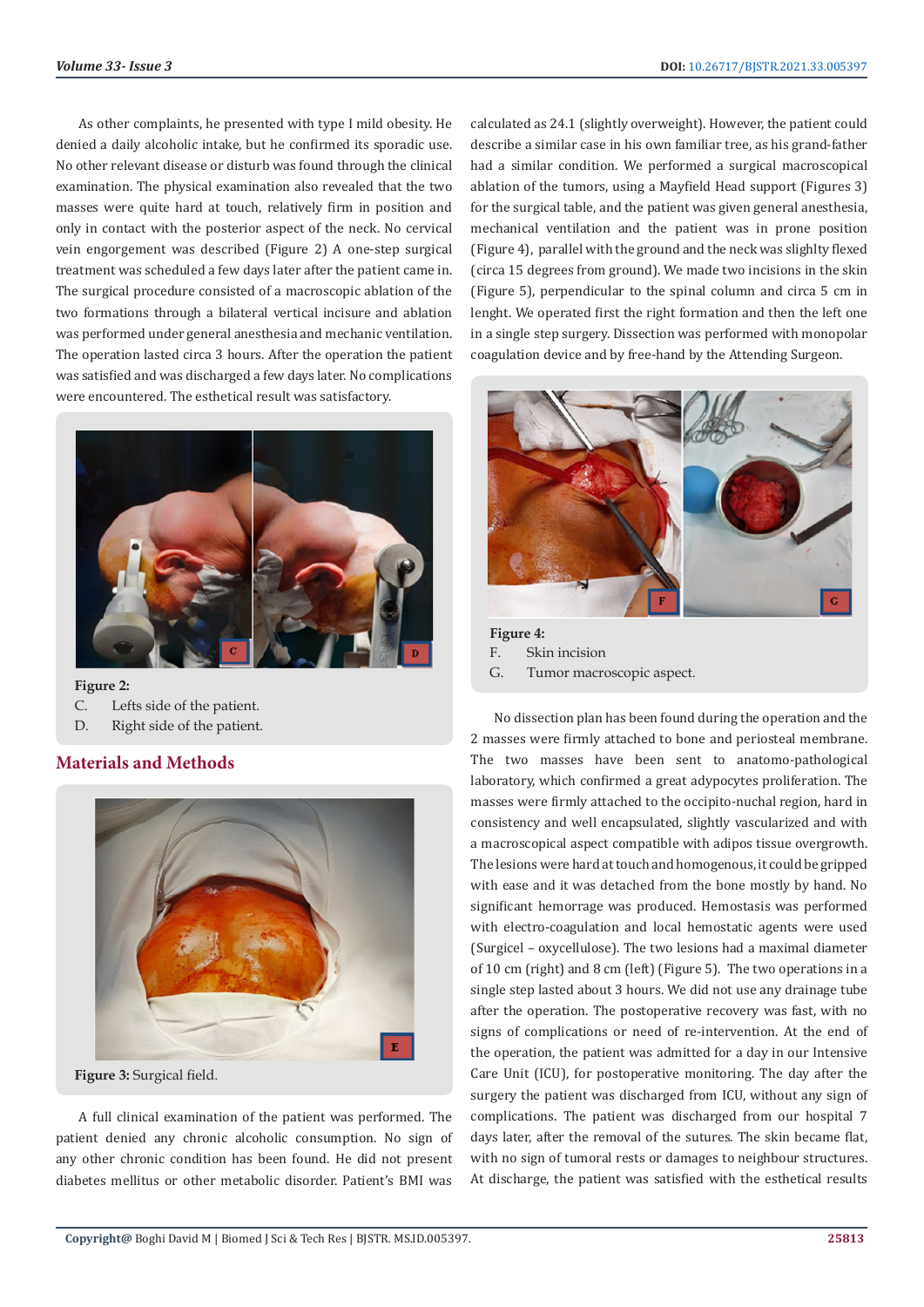and the two incisions were fully healed, with no signs of infection or tumoral rests. The whole hospitalization lasted 8 days. He was discharged with non-specific home treatment, predominently with non-steroidal anti-inflamatory drugs.



**Figure 5:** Madelung Disease classification.

# **Discussion**

The MSL, or Madelung Disease, or Launois-Bensaude disease was described by Benjamin Brodie, in 1846 and was followed by the reports of Madelung (1898) and Launois and Bensaude (1899) and is now classified as a rare disease of fat metabolism. It includes a subcutaneous non-encapsulated fat tissue overgrowth which is painless and symmetrical. It mainly involves the head, neck,

nuchal region, upper torso and eventually the limbs as well [1]. It is more prevalent in between the  $3<sup>rd</sup>$  and  $5<sup>th</sup>$  decade of life and is very prevalent in males (ratio  $M: F = 30:1$ ) and its more common in Mediterranean area, showing a peak in the Italian population [2], as its incidence is it of 1:25000 in the general population. In 1984 Enzi proposed a classification of Madelung disease according to the clinical aspect and presentation of the lesions. A schematic summary is drawn above (Figure 6) [3].



Figure 6: Pre-operative MRI scan of the nuchal region of the patient.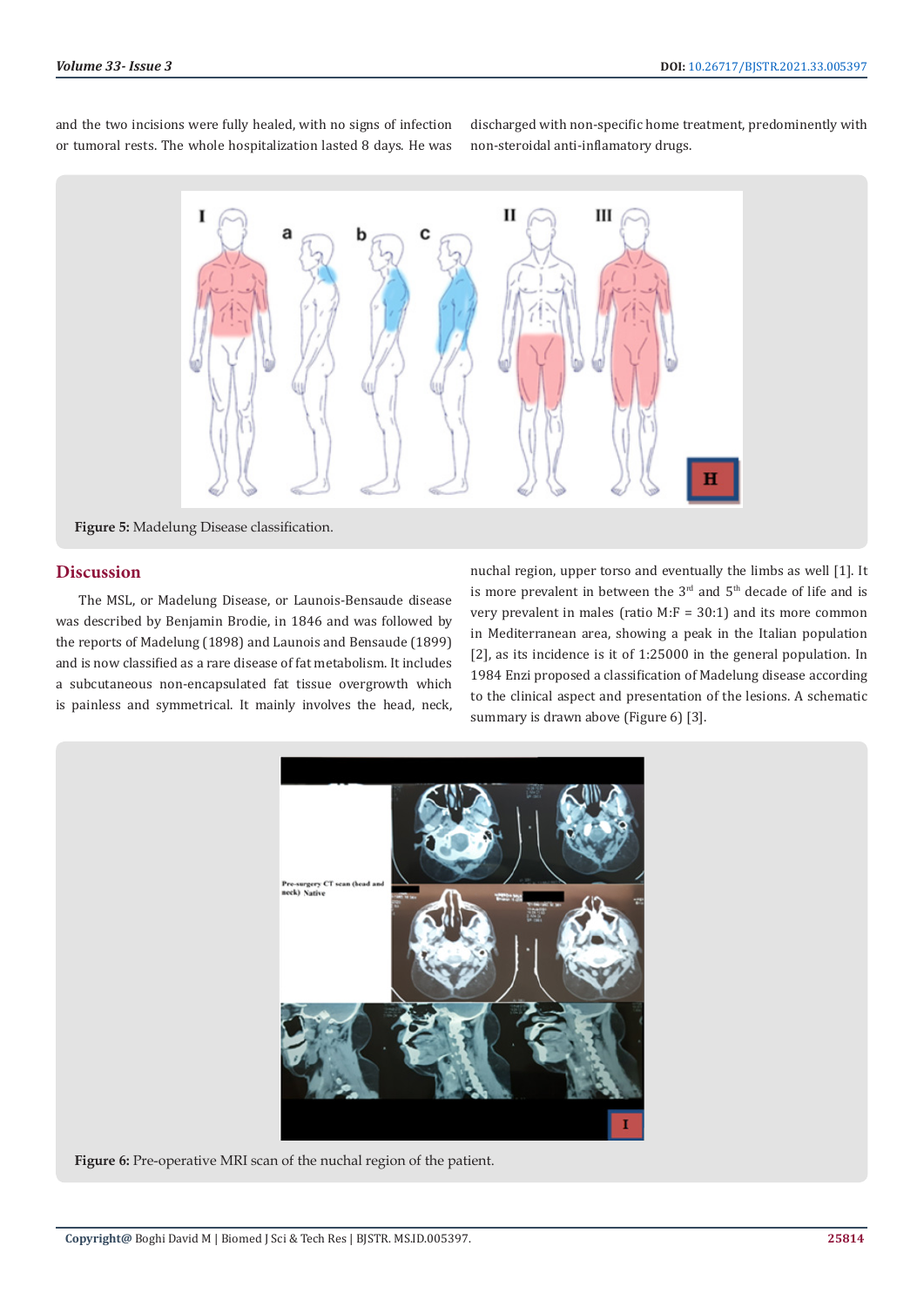Our case is classified as a type Ia Madelung disease, as it is shown in the pre-operative CT scans (Figure 1), with a bilateral mass over the posterior aspect of the nuchal region and the occipital bone. The other most common locations are visible in the table above. "The pathogenesis of this disease has not been completely defined, as such the abnormal proliferation of fat tissue is not related to an increase in caloric intake, but it looks like an active proliferation of the adipose tissue. The suggested-most mechanisms are defects in the respiratory chain or mutations/deletions in mitochondrial DNA" [4,5]. "Lipomatous fat deposits may originate from functionally defective brown adipous tissue and the tumoral fatty cells have an abnormal metabolic behaviour, which is characterized by a defect of the catecholamines acute lipolytic action. Some sort of alcoholic drinking disorder is present in more than 90%, however our case did not show any sign of chronic alcoholic intake. A decrease in the beta-adrenergic receptors and subsequent defects in mitochondrial DNA may be the explication of pathogenic alcohol action over the fat tissue" [6]. "Even though that the history, epidemiology and clinical features are the basis of MLS diagnosis [7] in some cases may be challenging, due to the common arise of obesity in the general population (1;4). Moreover, such patients usually presents with other significant commorbidities, such as type II diabetes mellitus, glucose intolerance or hyperuricemia. Diseases associated with chronic alcoholic consumption (macrocytic anemia, hepatopathy, periferal neuropaties) are very common is MSL" [7]. Our patient did not show any sign of liver suffering or chronic alcoholic consuption associated diseases. Although alcohol withdrawal and weight loss

are recommended, these measures are not effective to reverse/ stop the progression of the tumors. Currently, surgical treatment is the only option available, and so the fat masses removal remains the only therapy of choice. However the overall recurrence rate is describe as up as 63% of cases [7].

# **Conclusion**

Despite the high recurrency rate (63%) [6] the surgical approach is the only current treatment of choice for these benign lesions. The surgery is quite challenging if complications arise (like odynophagia, dysphagia or cervical vein inclusions) but usually has a simple route, as the surgery is performed extracranially. Neurosurgeons may approach such lesions due to the their vecinity with other compartments of the neuro-axis. However, high volume lesions may be quite difficult to be approached and fully removed. In the medical literature, cases with lesions up to kilograms in weight have been described, with succesful surgical removal. Hence, is very important to give a surgical treatment to such cases, even though the lesions are not painful. Social stigma and ostracizing of such patient have been described, including difficulties at acquiring and/or mantaining a job, which make the surgical option practically mandatory. The high rate of recurrency should not stop us from giving them the only current therapy of choice. A good esthetical and functional result (Figure 7) after surgery is possible, as shown in our patient. The patient signed all the informed consent declarations to allow this publication of his case.



**Figure 7:** Post-surgical skin aspect.

# **Final Discussion**

The Madelung disease is a rare clinical entity [8]. Despite the high chance of recurrence, its malignant potential is quite low. Its implications in the patient's life are important and surgery remains the only treatment of choice. Weight loss and alcohol withdrawl are indicated, however they dont stop the adypocytes proliferation. There is a suggested pathway of deletions and mutations over the mitochondrial DNA. Hence, it is not an energy intake related proliferation, but rather an uncontrolled metabolic behaviour. It is challenging to diagnose such a disease, with the rapidly increasing obesity frequency. As differential diagnostics, Cushing disease, Frölich syndrome and lymphoma must be considered. Usually these patients show signs of chronic alcoholic consumption (eg hepatopathy or macrocytic anemia) or metabolic disorders (DM type II, obesity) in up to 90% of cases [9].